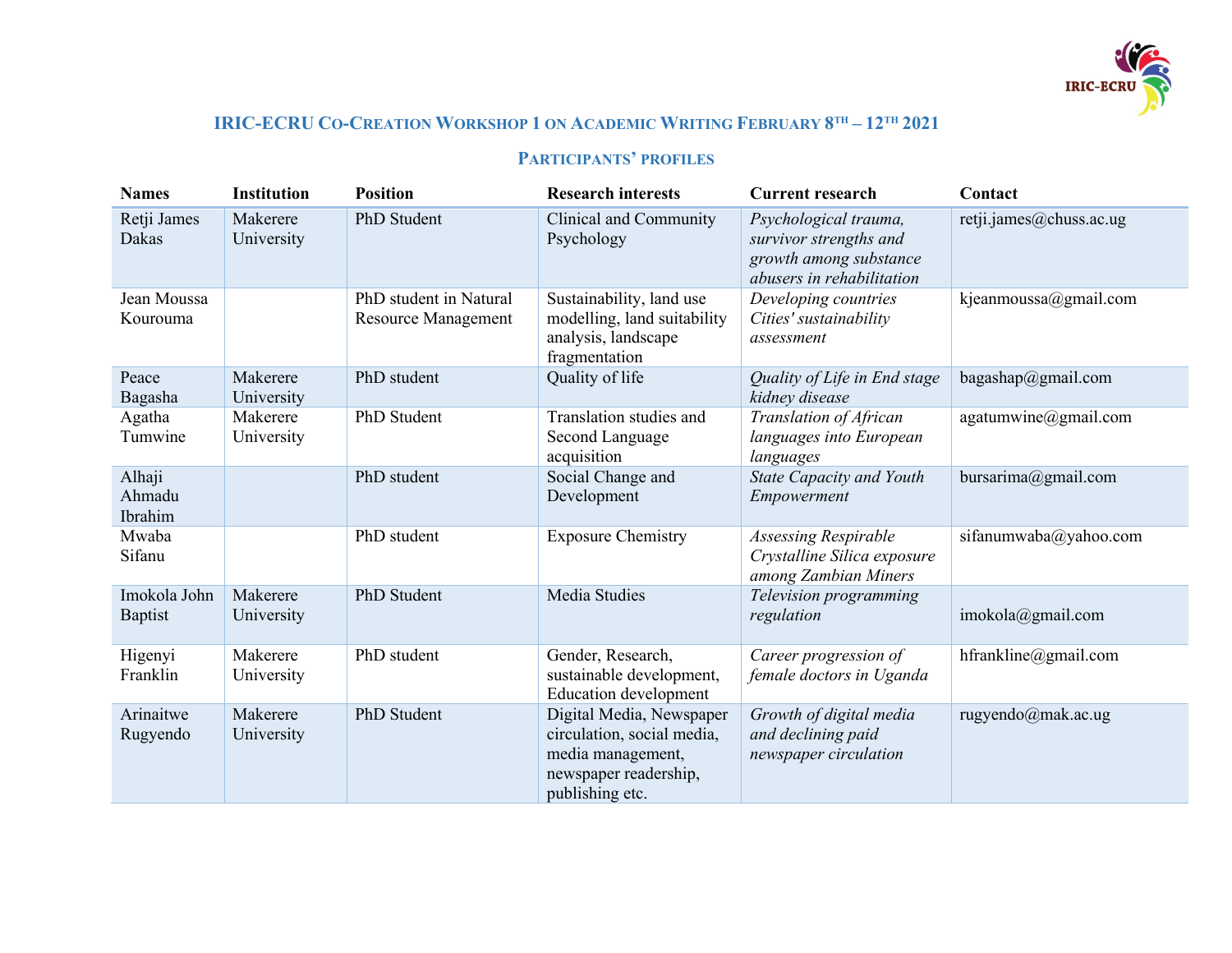| Eunice<br>Ndyareeba   | Kabale<br>University                                                                         | PhD Student                       | <b>Educational Psychology:</b><br>Self-regulation and<br>learning                 | Achievement goal<br>orientation and Academic<br>engagement                                                                                                                                                                                      | emurokore@kab.ac.ug      |
|-----------------------|----------------------------------------------------------------------------------------------|-----------------------------------|-----------------------------------------------------------------------------------|-------------------------------------------------------------------------------------------------------------------------------------------------------------------------------------------------------------------------------------------------|--------------------------|
| Jean<br>Nimusiima     | Makerere<br>University                                                                       | PhD student                       | Soil microbiology                                                                 | Molecular characterization<br>of common bean rhizobia                                                                                                                                                                                           | nimujean@gmail.com       |
| Kansiime<br>Rachel    | Mbarara<br>University of<br>Science and<br>Technology                                        | PhD Student                       | Psychology                                                                        | The Role of Intrapsychic<br><b>Factors and Coping Skills</b><br>on the Psychological Well<br><b>Being and Caregiving</b><br>Satisfaction of Cancer<br>Caregivers at the Uganda<br>Cancer Institute and its<br>Mbarara Regional Cancer<br>Centre | kansiimerachel@yahoo.com |
| Simon<br>Masiga       | Uganda<br>Christian<br>University                                                            | PhD Applicant not yet<br>admitted | Community development<br>and social policy;<br>Theological & Religious<br>studies | Drafting my PhD proposal<br>outline; currently writing a<br>conference paper on the<br>Equality concept of Imago<br>Dei: Implications for<br>Gender & Spirituality.                                                                             | smasiga@ucu.ac.ug        |
| Godfrey<br>Muhwezi    | Muni<br>University (I)<br>study at<br>Mbarara<br>University of<br>science and<br>Technology) | PhD Student                       | Air pollution                                                                     | Occurrence and assessment<br>of health exposure risk to<br>pollutants from indoor air<br>in Kampala metropolitan<br>area                                                                                                                        | g.muhwezi@muni.ac.ug     |
| Juliet<br>Kyayesimira | Kyambogo                                                                                     | Lecturer                          | Food safety & Natural<br>resources conservation                                   | Research & Innovation<br>funding in Uganda                                                                                                                                                                                                      | kyayejue@gmail.com       |
| Silvia Awor           | Makerere<br>University                                                                       | PhD student                       | Maternal health                                                                   | Prediction of preeclampsia                                                                                                                                                                                                                      | aworsyl@gmail.com        |
| Byansi David          | Makerere<br>University                                                                       | PhD Student                       | Computer Vision and<br>Machine Learning                                           | Designing a Smartphone<br>Microscopic Algorithm for<br>Automatic Acquisition and<br>Analysis of Images: A case<br>of White blood cell Images                                                                                                    | byansid4@gmail.com       |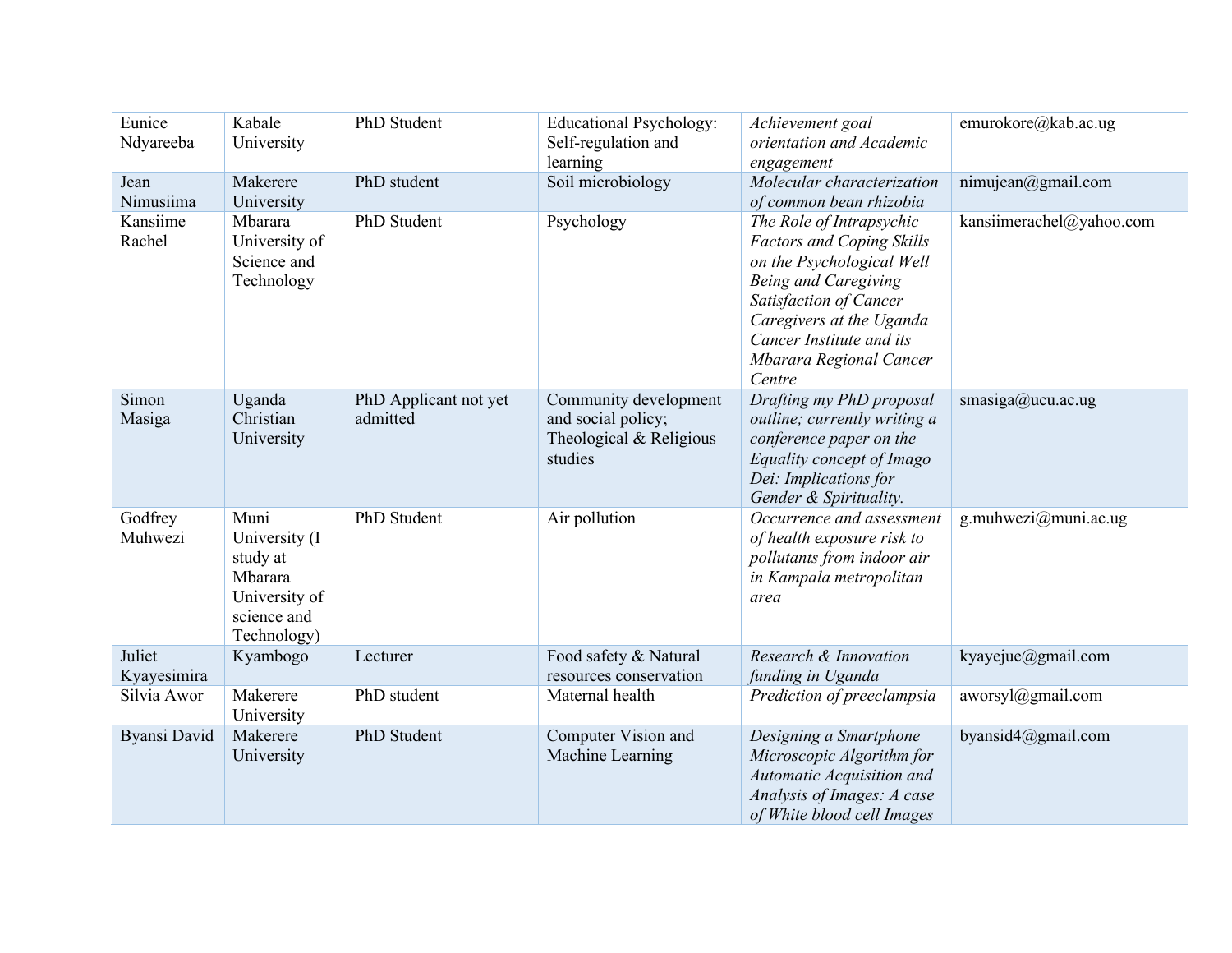| Pamela<br>Nahamya<br>Kabod      | Uganda<br>Christian<br>University /<br>Makerere<br>Universitysity | Lecturer/Researcher/PhD<br>student | Plant breeding and<br>biotechnology specifically<br>the genetic and<br>physiological factors<br>pertaining to nutri-dense<br>and postharvest longevity<br>of vegetables, nutrition,<br>intellectual property rights,<br>sustainable agricultural<br>systems. | Genetic studies of<br>postharvest shelf life in<br>Nakati (Solanum<br>aethiopicum Shum cultivar<br>group)                                                                               | pamelaabodi@gmail.com             |
|---------------------------------|-------------------------------------------------------------------|------------------------------------|--------------------------------------------------------------------------------------------------------------------------------------------------------------------------------------------------------------------------------------------------------------|-----------------------------------------------------------------------------------------------------------------------------------------------------------------------------------------|-----------------------------------|
| Nassimbwa<br>Jacqueline         | CivSource<br>Africa                                               | Research lead                      | Philanthropy; Sexual and<br>Reproductive Health<br>Rights                                                                                                                                                                                                    | Exploring the intersections<br>of regulatory frameworks,<br>attitudes and ASRHRs in<br>Uganda                                                                                           | nassimbwajacqueline@gmail.c<br>om |
| Wamamela<br>Nixon               | Makerere<br>University                                            | PhD student                        | Political Philosophy                                                                                                                                                                                                                                         | <b>Doctoral Dissertation</b><br>Research                                                                                                                                                | wamamela@yahoo.co.uk              |
| Simon Peter<br>Turker<br>Mukisa | Uganda<br>Christian<br>University                                 | PhD Student                        | Macroeconomics, Policy<br>and Planning                                                                                                                                                                                                                       | University - Industry<br>Relationship - The role of<br>Institutional policies                                                                                                           | smukisa@ucu.ac.ug                 |
| Jonathan<br>Tabalanga           | Uganda<br>Christian<br>university                                 | Lecturer                           | Human Rights and<br>Refugee policy                                                                                                                                                                                                                           | Evaluation of the impact of<br>the refugees policy<br>formulation                                                                                                                       | jtabalanga@ucu.ac.ug              |
| Tushabe<br>Gerald               | Makerere<br>University                                            | PhD student                        | Human rights in general,<br>economic, social and<br>cultural rights in<br>particular.                                                                                                                                                                        | Right to food in the context<br>of water-based hazards<br>/disasters in Uganda                                                                                                          | tushabe11@gmail.com               |
| Tusiimire<br>Yvonne             | <b>Busitema</b><br>University                                     | PhD student                        | <b>Biomedics</b>                                                                                                                                                                                                                                             | Use of Textiles and Big<br>Data to enhance Health,<br>welfare and safety of<br>community and<br>environment through<br>renewable energy,<br>recycling and use of<br>available resources | yvonnet 2012@yahoo.com            |